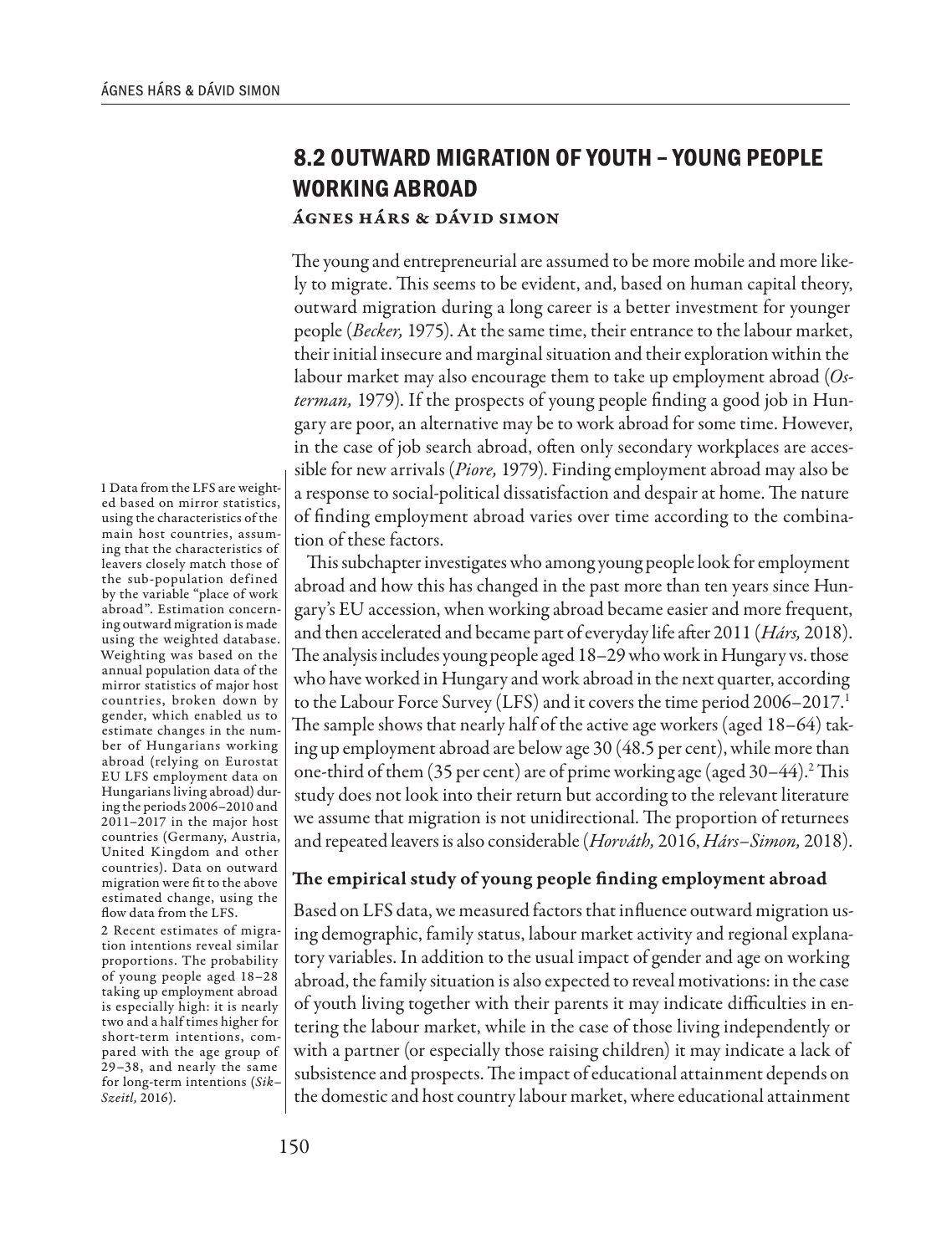does not necessarily yield the expected status and income. The labour market activity prior to migration may reveal motivations: it may suggest exploration in the case of students and young graduates, unfavourable prospects at home in the case of the unemployed, while the migration of those permanently in employment may point to labour market causes. The region of residence and type of municipality primarily reveal the impact of labour market opportunities in the Hungarian labour market.

Logistic regression was used to explain employment abroad, with the output variable of entering the labour market abroad (a young person not living abroad in one quarter and working abroad in the next quarter as opposed to those who did not enter the labour market abroad). The model tested quarterly effects, which were expressed as annual effects for better interpretability. Based on the applied fit test, the model proved satisfactory.<sup>3</sup>

Independent effects were evaluated and the marginal effect of each variable (or estimated marginal probability for continuous variables), and their change over time, on the employment of youth aged 18–29 abroad is presented. $\rm ^4$  Results are shown in *Figure 8.2.1* (the effects of gender and municipality type are included in the analysis but not in the Figure).

3 The analysis included C-statistic and link test instead of the usual Hosmer–Lemeshow test because with a large number of items a small difference from the expected distribution would have been significant, while it would not have influenced the readability of the model. The value of C-statistic was 0.8, which is satisfactory; the linear term of the link was significant ( $p = 0.001$ ), while the squared term was not  $(p = 0.751)$ .

4 Change over time was measured by including an interaction using a variable in quarterly breakdown and it is presented by marginal estimates given for the first quarters of 7 selected years at evenly spaced intervals. The significance of the marginal effect was estimated at certain selected dates.









Note: Reference category: *Central Hungary.* The Region variable is not significant at the measurement points of the first quarters of 2006–2010 in Central Transdanubia, the first quarter of 2006 in Western Transdanubia, the first quarters of 2006– 2008 in Northern Hungary, the first quarters of 2014–2018, at any of the measurement points of the Northern Great Plain and the first quarters of 2006–2012 and 2016–2018 of the Southern Great Plain. The effect of the variable does not change significantly over time.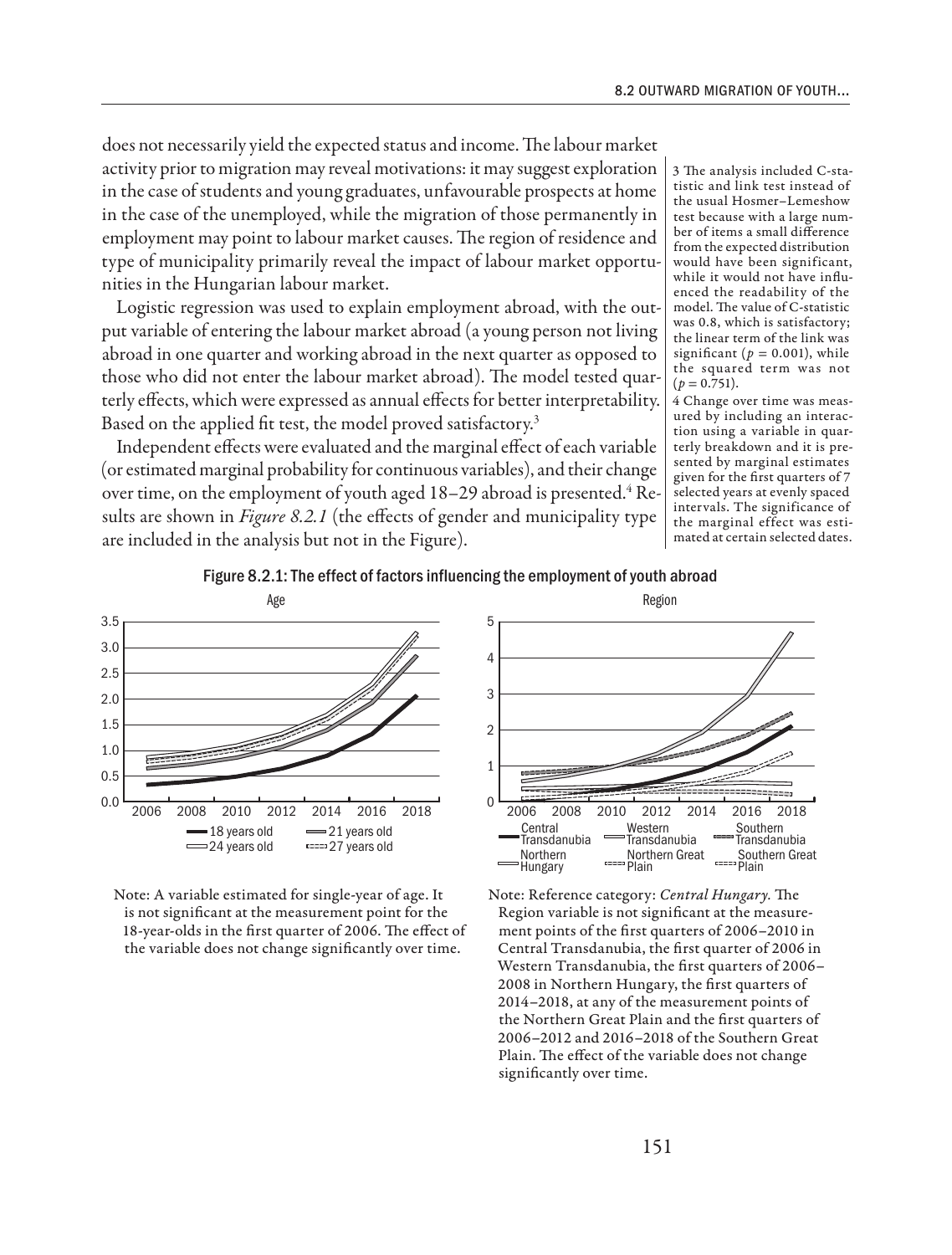

Note: Reference category: *lives with a partner.* The Family status variable is not significant in the first quarters of 2010–2014 of the *Lives alone* category, in the first quarter of 2006 of the *Lives with parents* category and at any of the measurement points of the *Other* category.



Note: Reference category: *lower-secondary qualification at most.* The Educational attainment variable is not significant at the measurement points in the first quarters of 2006–2008 in the category *Secondary vocational qualification*, in the first quarters of 2016–2018 in the category *Matura obtained in general or vocational secondary schools* and in the first quarters of 2006 and 2014–2018 in the category *University or higher education college*.

–0.4 –0.2 0.0 0.2 0.4 0.6 0.8 With a child below six years of age 2006 2008 2010 2012 2014 2016 2018

Note: Reference category: *no children.* The variable Having a child below six years of age is not significant at the measurement points of the first quarters of 2014–2018 in the category *With a child below six years of age*. The effect of the variable does not change significantly over time.





Note: Reference category: *uninterrupted employment.* The Labour market activity prior to migration variable is not significant at the measurement points in the first quarters of 2014–2018 in the category *Student*, in the first quarters of 2006– 2014 and 2018 in the category *Young graduate in employment*, in the first quarter of 2006 in the category *Unemployed young graduate*, in the first quarters of 2006–2010 in the category *On parental leave* and at any of the measurement points in the category *Newly employed*.

The acceleration of outward migration after 2010 was due to several factors, including the prolonged impact of the economic crisis and the measures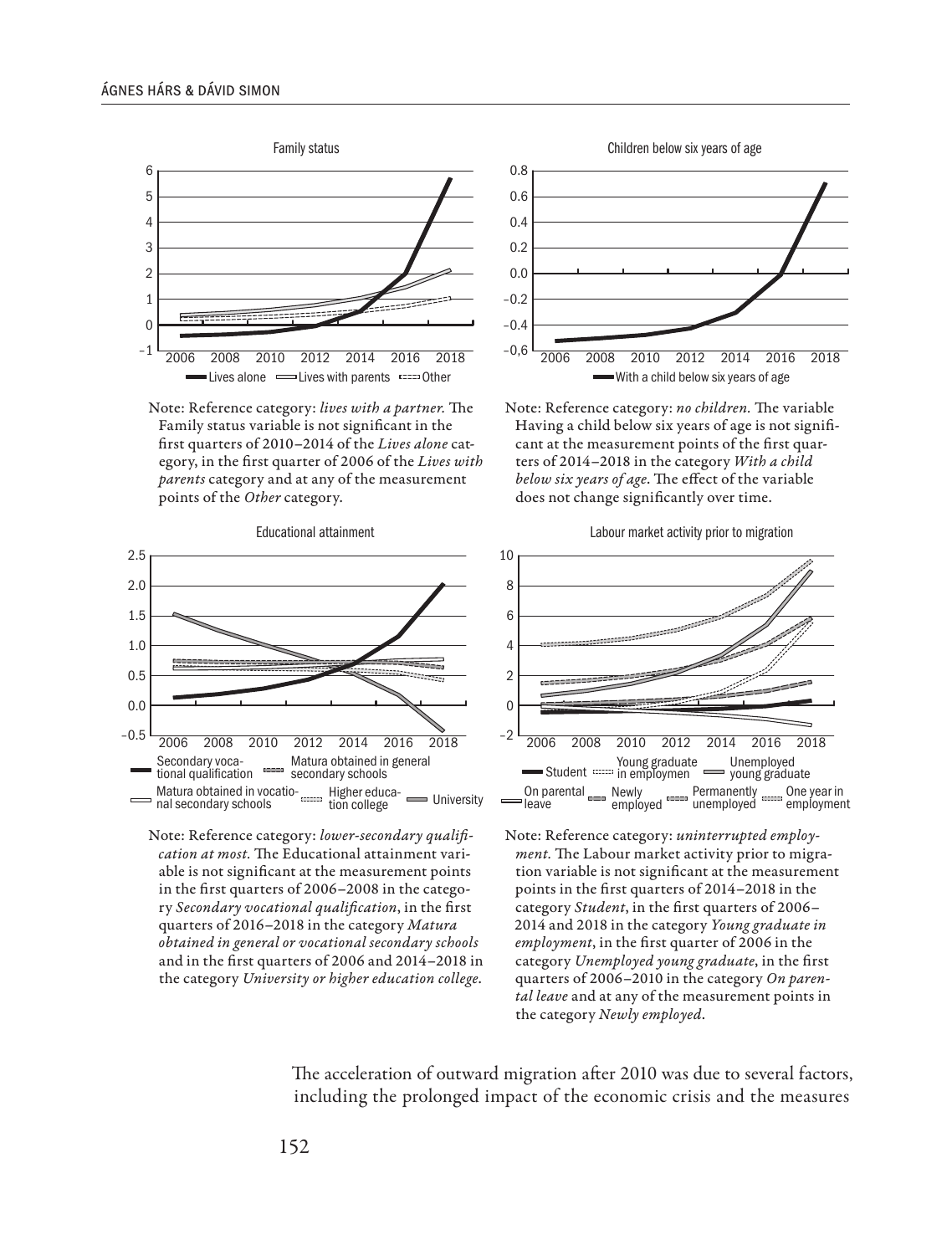adopted after the change of government in 2010, gradually modifying the probability of youth taking up employment abroad. The effect of age did not change over time: this variable increases the impact of migration below 24 but above this age there is no difference between the age groups and this is significant throughout the period. The effect of gender is not relevant among youth. Overall, the significance of socio-demographic factors decreases with the acceleration of migration, that is the population of outward migrants is wider and more diverse. At the same time, the effect of labour market activity has increased.

*Before the acceleration of outward migration,* the effect of the region of residence was relatively strong: compared with a residence in Central Hungary, living in Western or Southern Transdanubia significantly and to a large extent increased the probability of taking up employment abroad, while living in a county town or Budapest slightly decreased it relative to living in a village (during 2006–2012), whereas the effect of a residence in other towns was not significant. The effect of family status was also of relevance: compared with those living with a partner, those living with parents were slightly but significantly more likely to find employment abroad, which may be due to young people wishing to gain experience, while those living alone were significantly less likely to work abroad during 2006–2008. A child below six living in the family also significantly reduced the probability of working abroad (until 2012), which suggests a more stable family background. The labour market influences the probability of working abroad through educational attainment and labour market activity. Compared with lower-secondary education (ISCED2), the effect of university qualification in this period was significant and strong, while the effect of college and upper-secondary qualifications was less marked but still significant. However, vocational school qualification (ISCED3C) had no significant effect prior to 2010. Compared to those permanently in employment, those who recently lost or quit their jobs were more likely to work abroad,<sup>5</sup> followed by unemployed fresh graduates probably motivated by gaining experience and looking for the right career. The probability of finding employment abroad was similar in the case of the long-term unemployed, presumably because of looking for a labour market alternative. The effect of being in education was significantly negative, whereas being on parental leave and having found a job after graduation had no significant effect.

*Following the acceleration of migration* the significance of the region of one's residence barely changed. After 2010, compared with Central Hungary, a residence in Central Transdanubia or in Western Hungary significantly increased the probability of working abroad. During the increasing intensity of migration in the period 2010–2012, living in Northern Hungary, the most disadvantaged region, also significantly increased the probability but living in the other regions did not and the type of municipality also lost its significance. ment a year prior.

5 Persons who were not in employment in Hungary in the quarter prior to starting a job abroad but had been in employ